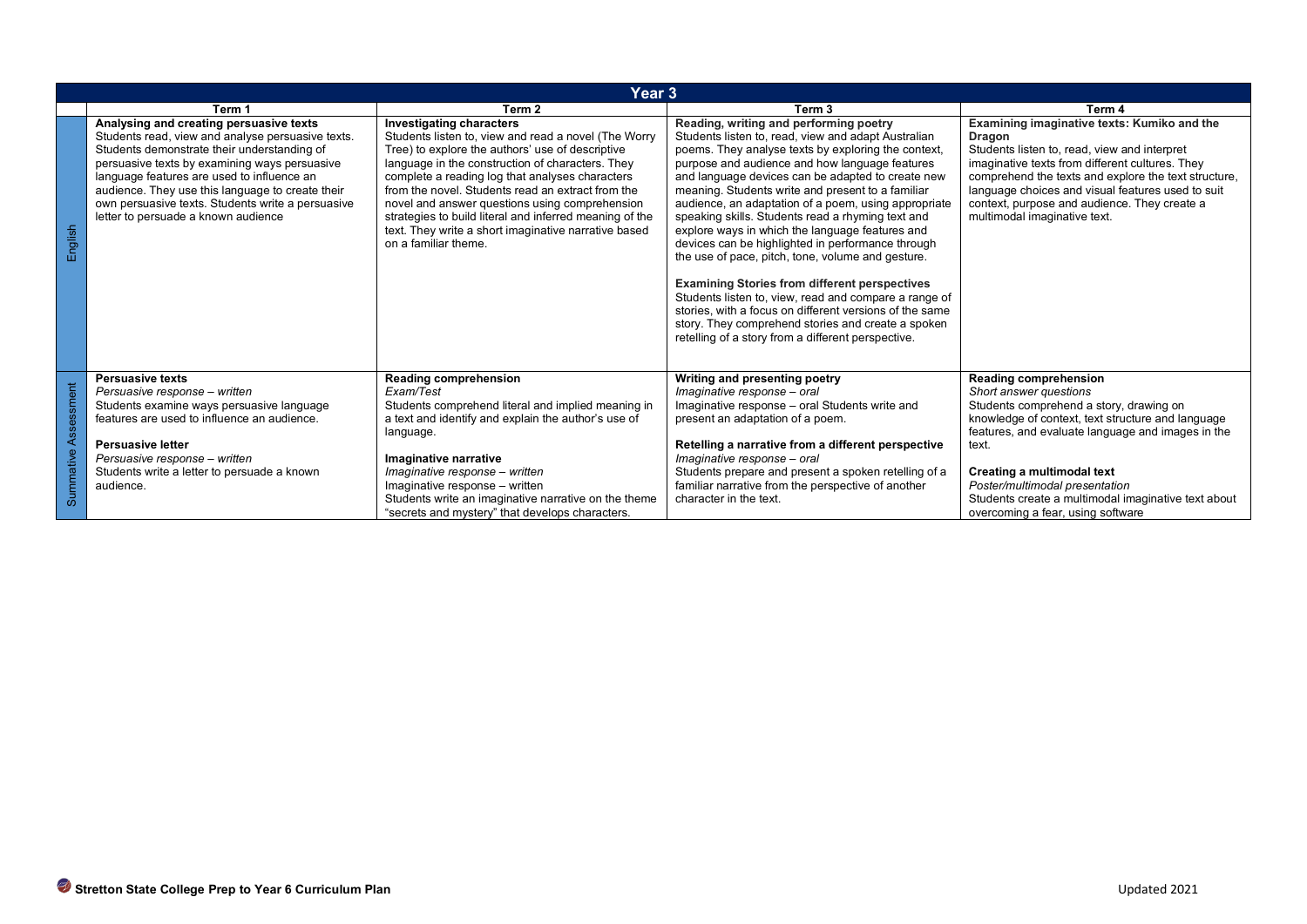|             | Unit 1                                                                                                                                                                                                                                                                                                                                                                                                                                                                                                                                                                                                                                                                                                                                                                                                                                                                                                                                                                                                                                                                                                                                                                                                     | Unit 2                                                                                                                                                                                                                                                                                                                                                                                                                                                                                                                                                                                                                                                                                                                                                                                                                                                                                                                                                       | Unit 3                                                                                                                                                                                                                                                                                                                                                                                                                                                                                                                                                                                                                                                                                                                                                                                                                                                                                                                                                                                                                                                                                                                                                                                                                                                                                                                                                                                                                                                                                                                                                                                                | Unit 4                                                                                                                                                                                                                                                                                                                                                                                                                                                                                                                                                                                                                                                                                                                                                                                                                                                                                                                                            |
|-------------|------------------------------------------------------------------------------------------------------------------------------------------------------------------------------------------------------------------------------------------------------------------------------------------------------------------------------------------------------------------------------------------------------------------------------------------------------------------------------------------------------------------------------------------------------------------------------------------------------------------------------------------------------------------------------------------------------------------------------------------------------------------------------------------------------------------------------------------------------------------------------------------------------------------------------------------------------------------------------------------------------------------------------------------------------------------------------------------------------------------------------------------------------------------------------------------------------------|--------------------------------------------------------------------------------------------------------------------------------------------------------------------------------------------------------------------------------------------------------------------------------------------------------------------------------------------------------------------------------------------------------------------------------------------------------------------------------------------------------------------------------------------------------------------------------------------------------------------------------------------------------------------------------------------------------------------------------------------------------------------------------------------------------------------------------------------------------------------------------------------------------------------------------------------------------------|-------------------------------------------------------------------------------------------------------------------------------------------------------------------------------------------------------------------------------------------------------------------------------------------------------------------------------------------------------------------------------------------------------------------------------------------------------------------------------------------------------------------------------------------------------------------------------------------------------------------------------------------------------------------------------------------------------------------------------------------------------------------------------------------------------------------------------------------------------------------------------------------------------------------------------------------------------------------------------------------------------------------------------------------------------------------------------------------------------------------------------------------------------------------------------------------------------------------------------------------------------------------------------------------------------------------------------------------------------------------------------------------------------------------------------------------------------------------------------------------------------------------------------------------------------------------------------------------------------|---------------------------------------------------------------------------------------------------------------------------------------------------------------------------------------------------------------------------------------------------------------------------------------------------------------------------------------------------------------------------------------------------------------------------------------------------------------------------------------------------------------------------------------------------------------------------------------------------------------------------------------------------------------------------------------------------------------------------------------------------------------------------------------------------------------------------------------------------------------------------------------------------------------------------------------------------|
| Mathematics | Students develop understandings of:<br>Number and place value - count to 1 000,<br>identify odd and even numbers, represent 3-<br>digit numbers, compare and order 3-digit<br>numbers, partition numbers (standard and non-<br>standard place value partitioning), recall<br>addition facts and related subtraction facts,<br>represent and solve addition problems, add 2-<br>digit, single-digit and 3-digit numbers, subtract<br>2-digit and 3-digit numbers, represent<br>multiplication, solve simple problems involving<br>multiplication, recall multiplication number<br>facts.<br>$\bullet$<br>Patterns and algebra - infer pattern rules from<br>familiar number patterns, identify and continue<br>additive number patterns, identify missing<br>elements in number patterns.<br>$\bullet$<br>Fractions and decimals - describe fractions as<br>equal portions or shares, represent halves,<br>quarters and eighths of shapes and collections,<br>represent thirds of shapes and collections.<br>Shape - make models of three-dimensional<br>$\bullet$<br>objects.<br>$\bullet$<br>Geometric reasoning - identify angles as<br>measures of turn, compare angle sizes in<br>everyday situations. | Students develop understandings of:<br>Number and place value - compare and order<br>three-digit numbers, partition three-digit<br>numbers into place value parts, investigate 1<br>000, count to and beyond 1 000, use place<br>value to add and subtract numbers, recall<br>addition number facts, add and subtract three-<br>digit numbers, add and subtract numbers eight<br>and nine, solve addition and subtraction word<br>problems, solve simple problems involving<br>multiplication, recall multiplication number<br>facts.<br>$\bullet$<br>Using units of measurement - tell time to 5-<br>minute intervals.<br>Money and financial mathematics - represent<br>money amounts in different ways, compare<br>values, count collections of coins and notes<br>accurately and efficiently, choose appropriate<br>coins and notes for shopping situations,<br>calculate change and simple totals, solve a<br>range of simple problems involving money. | Students develop understandings of:<br>Number and place value - recall addition and<br>related subtraction number facts, use 'part-part-<br>whole' thinking to interpret and solve addition<br>and subtraction word problems, add and<br>subtract using a written place value strategy,<br>recall multiplication and related division facts,<br>multiply two-digit numbers by single-digit<br>multipliers, interpret and solve multiplication and<br>division word problems.<br>Fractions and decimals - represent and<br>$\bullet$<br>compare unit fractions, represent and compare<br>unit fractions of shapes and collections,<br>represent familiar unit fractions symbolically,<br>solve simple problems involving, halves, thirds,<br>quarters and eighths.<br>Patterns and algebra - infer pattern rules from<br>$\bullet$<br>familiar number patterns, identify and continue<br>additive number patterns, identify missing<br>elements in number patterns.<br>$\bullet$<br>Chance - conduct chance experiments,<br>describe the outcomes of chance experiments,<br>identify variations in the results of chance<br>experiments.<br>Data representation and interpretation - collect<br>simple data, record data in lists and tables,<br>display data in a column graph, interpret and<br>describe outcomes of data investigations.<br>$\bullet$<br>Location and transformation - represent<br>positions on a simple grid map, show full, half<br>and quarter turns on a grid map, describe<br>positions in relation to key features, represent<br>movement and pathways on a simple grid map. | Students develop understandings of:<br>Number and place value - count and<br>sequences beyond 1 000, represent, combine<br>and partition three-digit and four-digit numbers<br>flexibly, use place value to add (written<br>strategy), represent multiplication as arrays and<br>repeated addition, identify part-part-whole<br>relationships in multiplication and division<br>situations, add and subtract two -digit<br>numbers and three-digit numbers, recall<br>multiplication number facts, identify related<br>division number facts, make models and use<br>number sentences that represent problem<br>situations, recall addition and subtraction facts.<br>identify and describe the relationship between<br>addition and subtraction, choose appropriate<br>mental strategies to add and subtract.<br>Using units of measurement - measure, order<br>and compare objects using familiar metric units<br>of length, mass and capacity. |
|             | <b>Number</b><br>Exam<br>Students classify numbers as either odd or even and<br>count to and from 10000. They continue number<br>patterns involving addition and subtraction. They<br>recall addition for single-digit numbers, and<br>recognise the connection between addition and<br>subtraction.<br>Geometry - Symmetry, Angles, 3D Shapes<br>Short answer questions<br>Students identify symmetry in the environment and<br>recognise angles in real situations. They make<br>models of three-dimensional objects.<br><b>Fractions</b><br>Exam<br>Students model and represent unit fractions.                                                                                                                                                                                                                                                                                                                                                                                                                                                                                                                                                                                                        | <b>Number</b><br>Exam<br>Students recall multiplication facts for single-digit<br>numbers. They solve problems using efficient<br>strategies for multiplication.<br>Time<br>Exam<br>Students tell time to the nearest minute.<br>Money<br>Exam<br>Students represent money values in various ways.<br>They correctly count out change from financial<br>transactions.                                                                                                                                                                                                                                                                                                                                                                                                                                                                                                                                                                                        | <b>Chance &amp; Data</b><br>Investigation<br>Students conduct chance experiments and list<br>possible outcomes. They conduct simple data<br>investigations for categorical variables. Students<br>interpret and compare data displays.<br><b>Number &amp; Fractions</b><br>Exam<br>They continue number patterns involving addition and<br>subtraction. They recall addition for single-digit<br>numbers, and recognise the connection between<br>addition and subtraction. Students model and<br>represent unit fractions.<br>Geometry- Location<br>Short answer question<br>Students match positions on maps with given<br>information.                                                                                                                                                                                                                                                                                                                                                                                                                                                                                                                                                                                                                                                                                                                                                                                                                                                                                                                                                             | <b>Measurement - Length, Capacity &amp; Mass</b><br>Exam<br>Students use metric units for length, mass and<br>capacity.<br><b>Number</b><br>Exam<br>Students recall multiplication facts for single-digit<br>numbers. They solve problems using efficient<br>strategies for multiplication.                                                                                                                                                                                                                                                                                                                                                                                                                                                                                                                                                                                                                                                       |
|             | Stretton State College Prep to Year 6 Curriculum Plan                                                                                                                                                                                                                                                                                                                                                                                                                                                                                                                                                                                                                                                                                                                                                                                                                                                                                                                                                                                                                                                                                                                                                      |                                                                                                                                                                                                                                                                                                                                                                                                                                                                                                                                                                                                                                                                                                                                                                                                                                                                                                                                                              |                                                                                                                                                                                                                                                                                                                                                                                                                                                                                                                                                                                                                                                                                                                                                                                                                                                                                                                                                                                                                                                                                                                                                                                                                                                                                                                                                                                                                                                                                                                                                                                                       | Updated 2021                                                                                                                                                                                                                                                                                                                                                                                                                                                                                                                                                                                                                                                                                                                                                                                                                                                                                                                                      |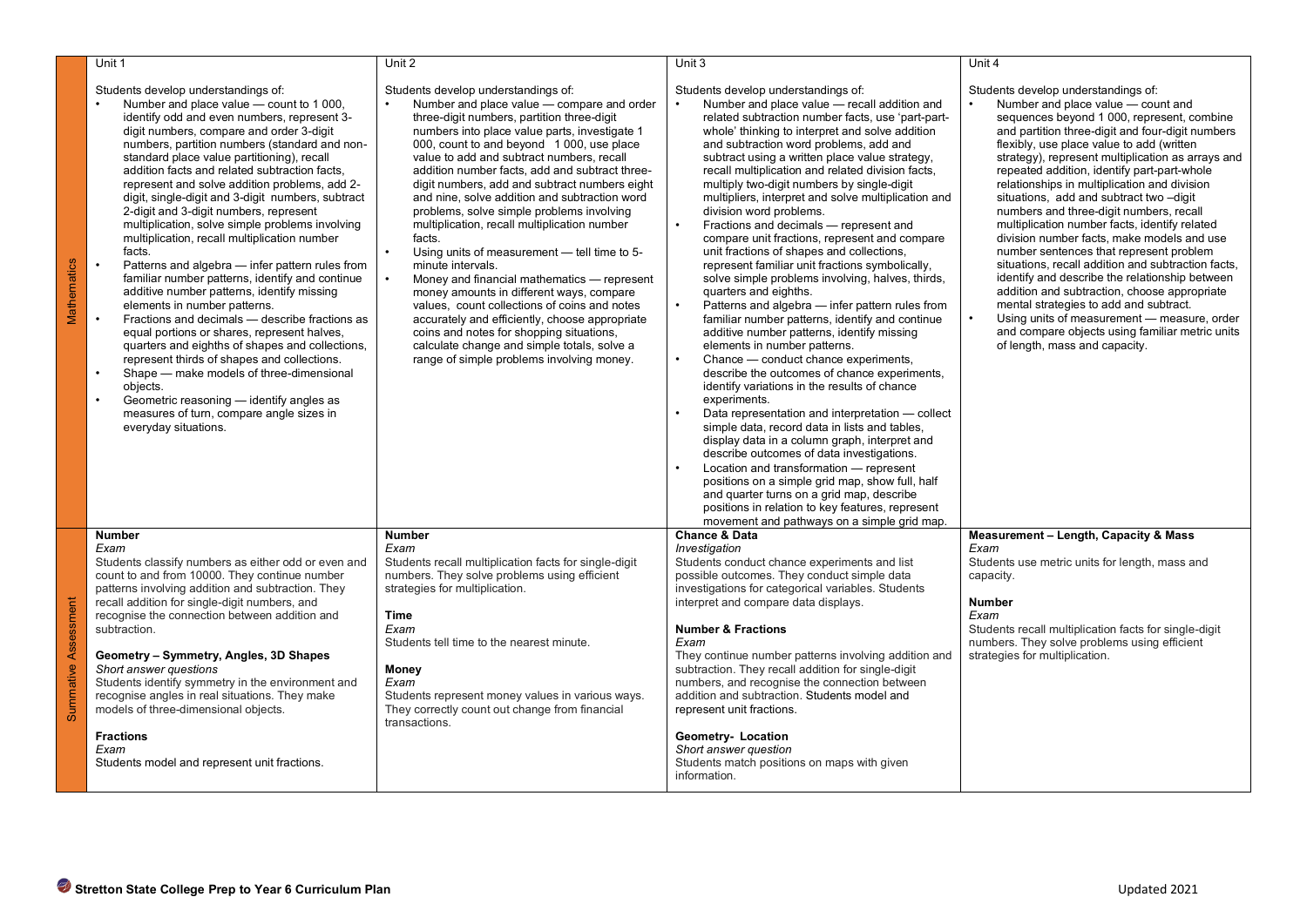|         | Is it living?                                                                                                                                                                                                                                                                                                                                                                                                                                                                                                                                                                                                                                                                                                                                                                                                                                           | <b>Spinning Earth</b>                                                                                                                                                                                                                                                                                                                                                                                                                                                                                                                                                                                                                                                                                                                                                                                                                                                                                                                                                                                                                                                                                    | <b>Hot stuff</b>                                                                                                                                                                                                                                                                                                                                                                                                                                                                                                                                                                                                                                                                                                                                                                                                                                                                                                                                                                                                                               | What's the matter?                                                                                                                                                                                                                                                                                                                                                                                                                                                                                                                                                                                                                                                                                                                                                                                                                                                                                                           |  |  |
|---------|---------------------------------------------------------------------------------------------------------------------------------------------------------------------------------------------------------------------------------------------------------------------------------------------------------------------------------------------------------------------------------------------------------------------------------------------------------------------------------------------------------------------------------------------------------------------------------------------------------------------------------------------------------------------------------------------------------------------------------------------------------------------------------------------------------------------------------------------------------|----------------------------------------------------------------------------------------------------------------------------------------------------------------------------------------------------------------------------------------------------------------------------------------------------------------------------------------------------------------------------------------------------------------------------------------------------------------------------------------------------------------------------------------------------------------------------------------------------------------------------------------------------------------------------------------------------------------------------------------------------------------------------------------------------------------------------------------------------------------------------------------------------------------------------------------------------------------------------------------------------------------------------------------------------------------------------------------------------------|------------------------------------------------------------------------------------------------------------------------------------------------------------------------------------------------------------------------------------------------------------------------------------------------------------------------------------------------------------------------------------------------------------------------------------------------------------------------------------------------------------------------------------------------------------------------------------------------------------------------------------------------------------------------------------------------------------------------------------------------------------------------------------------------------------------------------------------------------------------------------------------------------------------------------------------------------------------------------------------------------------------------------------------------|------------------------------------------------------------------------------------------------------------------------------------------------------------------------------------------------------------------------------------------------------------------------------------------------------------------------------------------------------------------------------------------------------------------------------------------------------------------------------------------------------------------------------------------------------------------------------------------------------------------------------------------------------------------------------------------------------------------------------------------------------------------------------------------------------------------------------------------------------------------------------------------------------------------------------|--|--|
| Science | Students learn about grouping living things based on<br>observable features and that living things can be<br>distinguished from non-living things. They justify<br>sorting living things into common animal and plant<br>groups based on observable features. They also<br>explore grouping familiar things into living, non-<br>living, once living things and products of living<br>things.                                                                                                                                                                                                                                                                                                                                                                                                                                                           | Students use their understanding of the movement<br>of Earth to suggest explanations for everyday<br>observations such as day and night, sunrise and<br>sunset and shadows. They identify the observable<br>and non-observable features of Earth and compare<br>its size with the sun and moon. They make<br>observations of the changes in sunlight throughout<br>the day and investigate how Earth's movement<br>causes these changes. Students plan and conduct<br>an investigation about shadows and collect data<br>safely using appropriate equipment to record formal<br>measurements. Students represent their data in<br>tables and simple column graphs to identify patterns<br>and explain their results. They identify how<br>Aboriginal peoples use knowledge of Earth's<br>movement in their traditional lives. Students explore<br>the relationship between the sun and Earth to<br>identify where people use science knowledge in their<br>lives. They create a presentation to communicate<br>their understandings and findings about the regular<br>changes on Earth and its rotation. | Students investigate how heat energy is produced<br>and the behaviour of heat when it transfers from one<br>object or area to another. They explore how heat can<br>be observed by touch and that formal measurements<br>of the amount of heat (temperature) can be taken<br>using a thermometer. Students identify that heat<br>energy transfers from warmer areas to cooler areas.<br>They use their experiences to identify questions<br>about heat energy and make predictions about<br>investigations. Students describe how they can use<br>science investigations to respond to questions.<br>Students plan and conduct investigations about heat<br>and heat energy transfer and collect and record<br>observations, using appropriate equipment to record<br>measurements. They represent their data in tables<br>and simple column graphs, to identify patterns,<br>explain their results and describe how safety and<br>fairness were considered in their investigations.                                                           | Students understand how a change of state between<br>solid and liquid can be caused by adding or<br>removing heat. They explore the properties of liquids<br>and solids and understand how to identify an object<br>as a solid or a liquid. Students identify how science<br>is involved in making decisions and how it helps<br>people to understand the effect of their actions. They<br>evaluate how adding or removing heat affects<br>materials used in everyday life. They conduct<br>investigations, including identifying investigation<br>questions and making predictions, assessing safety,<br>recording and analysing results, considering fairness<br>and communicating ideas and findings. Students<br>describe how science investigations can be used to<br>answer questions. They recognise that Australia's<br>First Peoples traditionally used knowledge of solids<br>and liquids in their everyday lives. |  |  |
|         | <b>Investigating living things</b><br>Supervised assessment<br>Students group living things based on observable<br>features and distinguish them from non-living things.                                                                                                                                                                                                                                                                                                                                                                                                                                                                                                                                                                                                                                                                                | Investigating the sun, Earth and us<br>Multimodal presentation<br>Students explain the cause of everyday observations<br>on Earth, including night and day, sunrise and<br>sunset, and shadows and use diagrams and other<br>representations to communicate ideas.                                                                                                                                                                                                                                                                                                                                                                                                                                                                                                                                                                                                                                                                                                                                                                                                                                       | <b>Understanding heat</b><br>Experimental investigation<br>Students conduct an investigation into the behaviour<br>of heat to explain everyday observations. They<br>describe how science investigations can be used to<br>respond to questions. Students describe how safety<br>and fairness were considered and use diagrams and<br>other representations to communicate ideas.                                                                                                                                                                                                                                                                                                                                                                                                                                                                                                                                                                                                                                                              | Investigating solids and liquids<br>Supervised assessment<br>Students conduct an investigation about solids and<br>liquids changing state when heat is added or taken<br>away. They make a prediction, record observations<br>and suggest reasons for findings. Students describe<br>how safety and fairness were considered.                                                                                                                                                                                                                                                                                                                                                                                                                                                                                                                                                                                                |  |  |
|         | <b>Our Unique Communities</b>                                                                                                                                                                                                                                                                                                                                                                                                                                                                                                                                                                                                                                                                                                                                                                                                                           |                                                                                                                                                                                                                                                                                                                                                                                                                                                                                                                                                                                                                                                                                                                                                                                                                                                                                                                                                                                                                                                                                                          | Exploring places near and far                                                                                                                                                                                                                                                                                                                                                                                                                                                                                                                                                                                                                                                                                                                                                                                                                                                                                                                                                                                                                  |                                                                                                                                                                                                                                                                                                                                                                                                                                                                                                                                                                                                                                                                                                                                                                                                                                                                                                                              |  |  |
|         | Inquiry questions:<br>How do people contribute to their unique communities?<br>In this unit, students:<br>identify individuals, events and aspects of the past that have significance in the present<br>explain how and why people participate in and contribute to their communities<br>$\bullet$<br>groups<br>pose questions and locate and collect information from sources, including observations to answer<br>questions and draw simple conclusions<br>sequence information about events and the lives of individuals in chronological order<br>to a democratic issue<br>specific terms.<br><b>Assessment task</b><br>Students investigate the significance of Anzac Day commemorations for different groups, how and why<br>people participate and contribute to the community and aspects that have changed and remained the same<br>over time. | identify and describe aspects of their community that have changed and remained the same over time<br>identify a point of view about the importance of different celebrations and commemorations to different<br>explain the role of rules in their community and share their views on an issue related to rule-making<br>describe the importance of making decisions democratically and propose individual action in response<br>communicate their ideas, findings and conclusions in visual and written forms using simple discipline-                                                                                                                                                                                                                                                                                                                                                                                                                                                                                                                                                                 | Inquiry questions:<br>How and why are places similar and different?<br>In this unit, students:<br>identify connections between people and the characteristics of places<br>$\bullet$<br>differences between the characteristics of these places<br>interpret data to identify and describe simple distributions and draw simple conclusions<br>$\bullet$<br>record and represent data in different formats, including labelled maps using basic cartographic<br>$\bullet$<br>conventions.<br>explain the role of rules in their community and share their views on an issue related to rule-making<br>$\bullet$<br>$\bullet$<br>a democratic issue<br>communicate their ideas, findings and conclusions in oral, visual and written forms using simple<br>$\bullet$<br>discipline-specific terms.<br><b>Assessment task</b><br>Students identify, describe and interpret data about Australian places and explain the importance of making<br>decisions democratically, the role of rules in the community and action in response to an issue. | describe the diverse characteristics of different places at the local scale and explain the similarities and<br>describe the importance of making decisions democratically and propose individual action in response to                                                                                                                                                                                                                                                                                                                                                                                                                                                                                                                                                                                                                                                                                                      |  |  |
|         |                                                                                                                                                                                                                                                                                                                                                                                                                                                                                                                                                                                                                                                                                                                                                                                                                                                         |                                                                                                                                                                                                                                                                                                                                                                                                                                                                                                                                                                                                                                                                                                                                                                                                                                                                                                                                                                                                                                                                                                          |                                                                                                                                                                                                                                                                                                                                                                                                                                                                                                                                                                                                                                                                                                                                                                                                                                                                                                                                                                                                                                                |                                                                                                                                                                                                                                                                                                                                                                                                                                                                                                                                                                                                                                                                                                                                                                                                                                                                                                                              |  |  |
|         | Stretton State College Prep to Year 6 Curriculum Plan<br>Updated 2021                                                                                                                                                                                                                                                                                                                                                                                                                                                                                                                                                                                                                                                                                                                                                                                   |                                                                                                                                                                                                                                                                                                                                                                                                                                                                                                                                                                                                                                                                                                                                                                                                                                                                                                                                                                                                                                                                                                          |                                                                                                                                                                                                                                                                                                                                                                                                                                                                                                                                                                                                                                                                                                                                                                                                                                                                                                                                                                                                                                                |                                                                                                                                                                                                                                                                                                                                                                                                                                                                                                                                                                                                                                                                                                                                                                                                                                                                                                                              |  |  |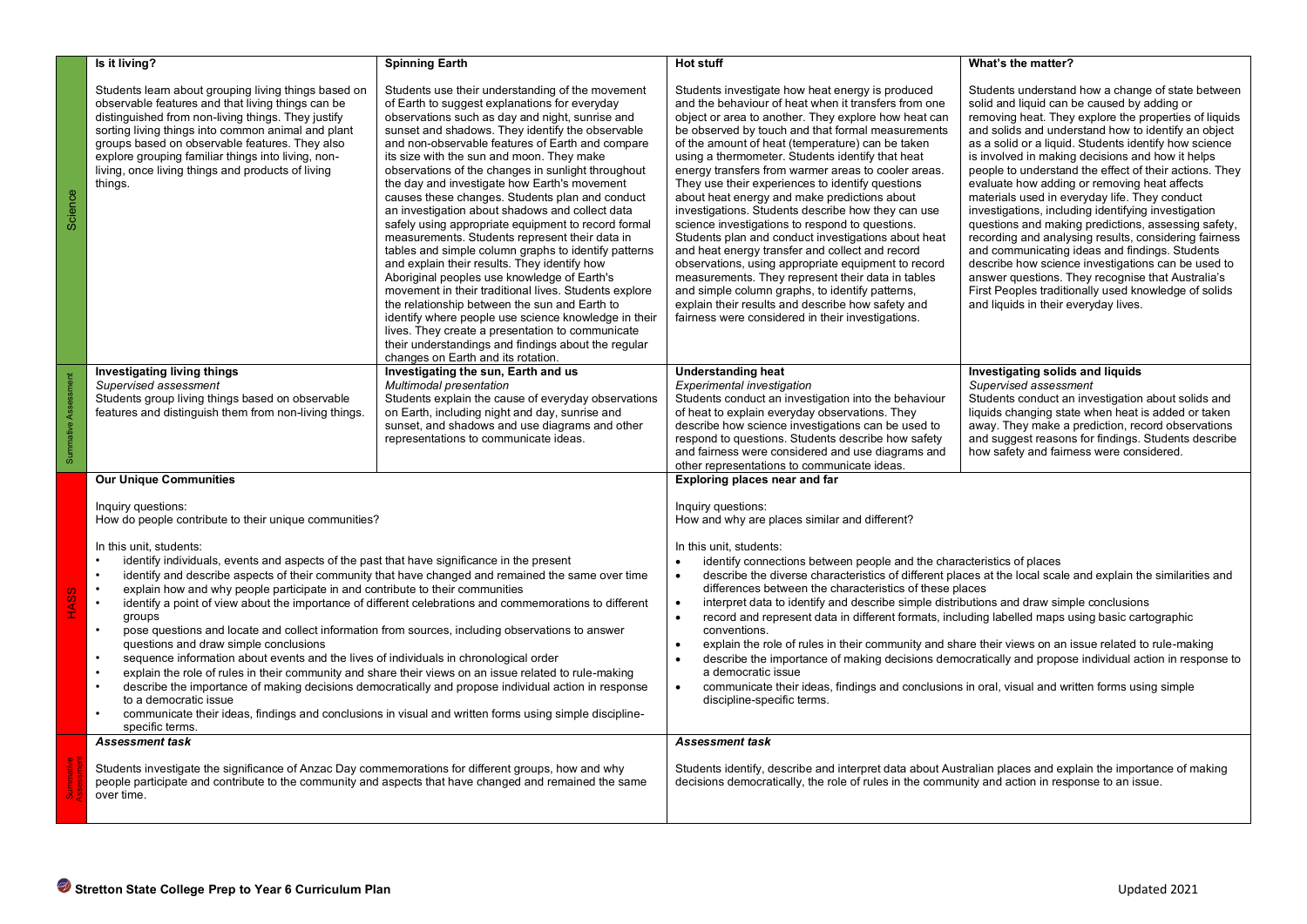|                                                                                                                                                                                                                                                                                                                                                                                                                                                                                                                                                                                                                                                                                                                                                                                                                                                                                                                                                                                                                                                                                                                                                                                                       | <b>Digital Technologies</b><br>What digital systems do you use?                                                                                                                                                                                                                                                                                                                                                                                                               |                                                                                                                                                                                                                                                                                                                                                                                                                                                                                                                                                                                                                             | <b>Design and Technologies</b><br><b>What's for Lunch?</b>                                                                                                                                                                                                                                                                                                                                                                                                                                                                                                                                                                                                                                                                                                                                                                                                                                                                                                                                                                                                                                         |  |  |
|-------------------------------------------------------------------------------------------------------------------------------------------------------------------------------------------------------------------------------------------------------------------------------------------------------------------------------------------------------------------------------------------------------------------------------------------------------------------------------------------------------------------------------------------------------------------------------------------------------------------------------------------------------------------------------------------------------------------------------------------------------------------------------------------------------------------------------------------------------------------------------------------------------------------------------------------------------------------------------------------------------------------------------------------------------------------------------------------------------------------------------------------------------------------------------------------------------|-------------------------------------------------------------------------------------------------------------------------------------------------------------------------------------------------------------------------------------------------------------------------------------------------------------------------------------------------------------------------------------------------------------------------------------------------------------------------------|-----------------------------------------------------------------------------------------------------------------------------------------------------------------------------------------------------------------------------------------------------------------------------------------------------------------------------------------------------------------------------------------------------------------------------------------------------------------------------------------------------------------------------------------------------------------------------------------------------------------------------|----------------------------------------------------------------------------------------------------------------------------------------------------------------------------------------------------------------------------------------------------------------------------------------------------------------------------------------------------------------------------------------------------------------------------------------------------------------------------------------------------------------------------------------------------------------------------------------------------------------------------------------------------------------------------------------------------------------------------------------------------------------------------------------------------------------------------------------------------------------------------------------------------------------------------------------------------------------------------------------------------------------------------------------------------------------------------------------------------|--|--|
| In this unit students will explore and use a range of digital systems, including peripheral devices. They will<br>create a digital solution (an interactive guessing game) using a visual programming language<br>They will:<br>identify and explore a range of digital systems and their use to meet needs at home, in school and in<br>$\bullet$<br>the local community, and use a range of peripheral devices to transmit data<br>9<br>define simple problems and identify needs<br>$\bullet$<br>develop technical skills in using a visual programming language to create a digital solution<br>$\bullet$<br>describe, follow and apply a sequence of steps and decisions (algorithms) in non-digital contexts and<br>$\bullet$<br>Φ<br>when using a visual programming language<br>implement a simple digital solution that involves branching algorithms and user input when creating a<br>$\bullet$<br>simple guessing game<br>explain how their solutions and existing information systems, such as learning software, meet personal,<br>$\bullet$<br>school and community needs develop skills in computational and systems thinking when solving simple<br>problems and creating solutions. |                                                                                                                                                                                                                                                                                                                                                                                                                                                                               |                                                                                                                                                                                                                                                                                                                                                                                                                                                                                                                                                                                                                             | In this unit, students investigate food and fibre production and food technologies used in modern and<br>traditional societies. They design and make a lunch item that includes modern and traditional technologies.<br>They will explore how people in different times developed food and fibre technologies to meet human needs.<br>$\bullet$<br>Students will apply these processes and production skills:<br>$\bullet$<br>investigating by:<br>exploring traditional food and fibre production and food technologies<br>$\bullet$<br>identifying contemporary and emerging technologies for growing food and fibre and preparing foods<br>$\bullet$<br>generating, developing, and communicating design ideas for:<br>$\bullet$<br>a food product<br>$\bullet$<br>producing by working safely with tools and materials to create a food product<br>$\bullet$<br>evaluating design ideas and processes for the product<br>$\bullet$<br>collaborating as well as working individually throughout the design and production<br>$\bullet$<br>$\bullet$<br>managing by sequencing production steps. |  |  |
|                                                                                                                                                                                                                                                                                                                                                                                                                                                                                                                                                                                                                                                                                                                                                                                                                                                                                                                                                                                                                                                                                                                                                                                                       | What digital systems do you use?<br>Portfolio<br>Assessment of student learning will be gathered from a design challenge and project. Students will:<br>describe how a range of digital systems (hardware and software) and their peripheral devices can be<br>used for different purposes<br>define simple problems<br>design and implement digital solutions using algorithms that involve decision-making and user input<br>explain how the solutions meet their purposes. |                                                                                                                                                                                                                                                                                                                                                                                                                                                                                                                                                                                                                             | <b>What's for Lunch?</b><br>Portfolio<br>Students design and make a lunch item that includes modern and traditional technologies.                                                                                                                                                                                                                                                                                                                                                                                                                                                                                                                                                                                                                                                                                                                                                                                                                                                                                                                                                                  |  |  |
| Arts                                                                                                                                                                                                                                                                                                                                                                                                                                                                                                                                                                                                                                                                                                                                                                                                                                                                                                                                                                                                                                                                                                                                                                                                  |                                                                                                                                                                                                                                                                                                                                                                                                                                                                               | <b>Visual Arts</b><br>Patterns in the Playground<br>In this unit, students will explore the pattern, texture<br>and shape of their local environment. They will<br>make, display and discuss their own and others'<br>artworks.<br>Students will: • explore artworks from Aboriginal<br>artists and Torres Strait Islander artists who<br>represent the land through symbolic pattern<br>• explore visual conventions (visual capture, textural<br>rubbing, painting, collage)<br>• represent ideas (display / art conversations /<br>reflections)<br>• compare artworks and use art terminology to<br>communicate meaning. | <b>Dance</b><br><b>Dance Messages</b><br>In this unit, students make and respond to dance by<br>exploring how dance is used to represent traditional<br>stories from a variety of Asian countries as a<br>stimulus.<br>Students will:<br>improvise and structure movement ideas for dance<br>sequences that express messages or morals using<br>the elements of dance and choreographic devices<br>practise technical skills safely in fundamental<br>movements<br>perform dances using expressive skills to<br>communicate a message or a moral identify how the<br>elements of dance and production elements express<br>ideas about messages or morals in traditional dance<br>including those of Aboriginal Peoples and Torres<br>Strait Islander Peoples and Asian Peoples.<br>Unit 2 developed using the Australian Curriculum:<br>Dance Years 3 and 4 Content Descriptions and<br>Achievement Standard.                                                                                                                                                                                      |  |  |
|                                                                                                                                                                                                                                                                                                                                                                                                                                                                                                                                                                                                                                                                                                                                                                                                                                                                                                                                                                                                                                                                                                                                                                                                       |                                                                                                                                                                                                                                                                                                                                                                                                                                                                               | Patterns in the playground<br>Collection of work<br>Students use exploration of artists' work as<br>inspiration for a collaborative artwork based on<br>patterns and surfaces in the local environment.                                                                                                                                                                                                                                                                                                                                                                                                                     | Dance messages<br>Collection of work<br>Students choreograph, perform and respond to<br>dance by exploring how dance is used to represent<br>stories.                                                                                                                                                                                                                                                                                                                                                                                                                                                                                                                                                                                                                                                                                                                                                                                                                                                                                                                                              |  |  |
|                                                                                                                                                                                                                                                                                                                                                                                                                                                                                                                                                                                                                                                                                                                                                                                                                                                                                                                                                                                                                                                                                                                                                                                                       | Music – In this unit students continue to develop their in-tune singing voices through the singing of simple<br>songs and the use of melodic terms such as pitch names/numbers and also singing games. They read, write<br>and perform with rhythms<br>play tuned and un-tuned instruments [eq classroom percussion] and respond to music they make and hear.                                                                                                                 | and pitch. Students develop an understanding of staff notation,                                                                                                                                                                                                                                                                                                                                                                                                                                                                                                                                                             | Music - In this unit students continue to develop their in-tune singing voices through singing limited range,<br>simple songs and the use of melodic terms [solfa, pitch names/numbers], handsigns and singing games.<br>They develop an understanding of staff notation including time signatures 4<br>and read notation from the<br>staff. Students begin to learn a melodic instrument and respond to music they make and hear.                                                                                                                                                                                                                                                                                                                                                                                                                                                                                                                                                                                                                                                                 |  |  |
|                                                                                                                                                                                                                                                                                                                                                                                                                                                                                                                                                                                                                                                                                                                                                                                                                                                                                                                                                                                                                                                                                                                                                                                                       | Updated 2021<br>Stretton State College Prep to Year 6 Curriculum Plan                                                                                                                                                                                                                                                                                                                                                                                                         |                                                                                                                                                                                                                                                                                                                                                                                                                                                                                                                                                                                                                             |                                                                                                                                                                                                                                                                                                                                                                                                                                                                                                                                                                                                                                                                                                                                                                                                                                                                                                                                                                                                                                                                                                    |  |  |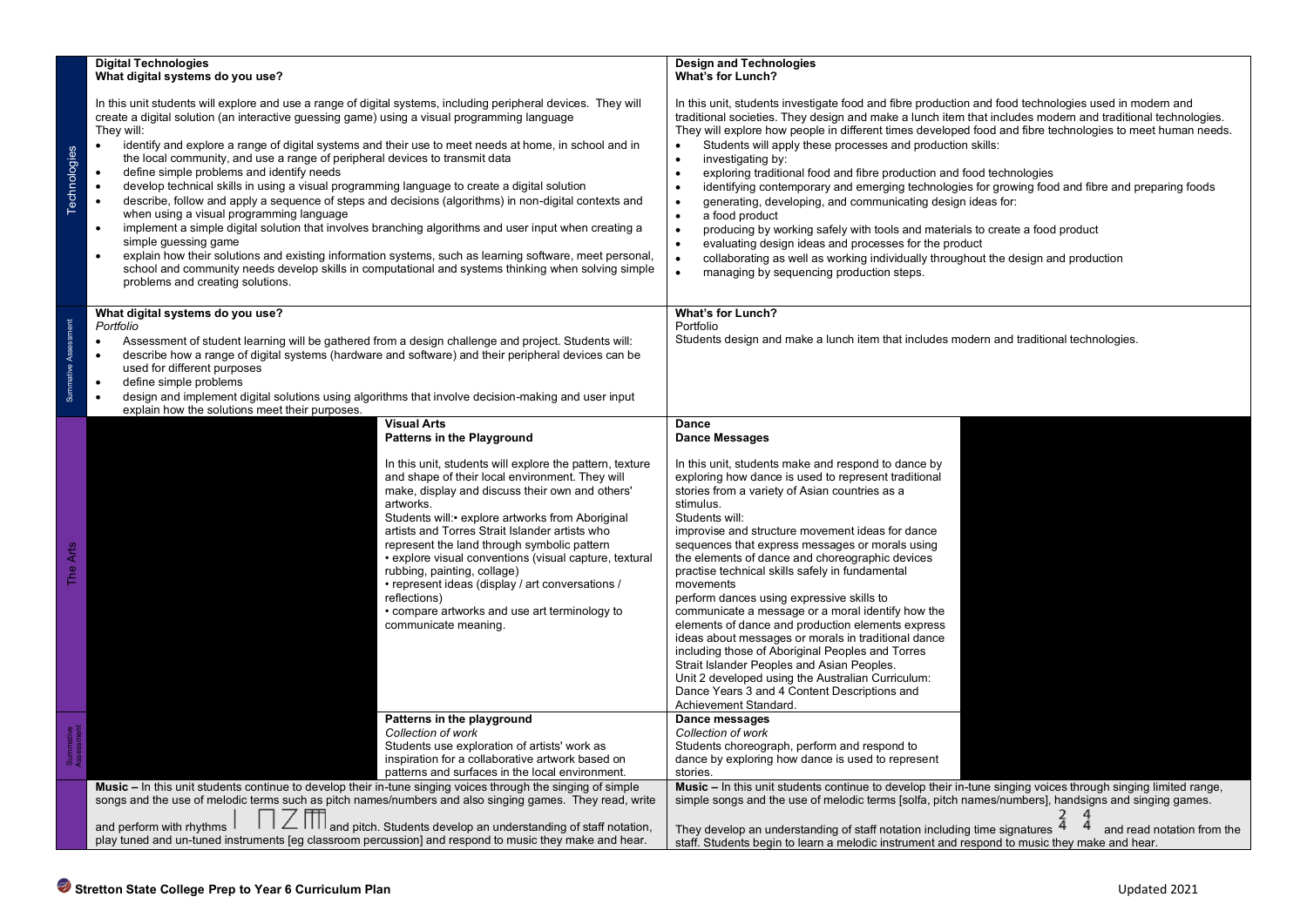| $H^{\text{L}}$ | <b>Health - Good Friends</b><br>In this unit, students will explore the impact of positive social interaction on self-identity. They will investigate<br>different types of friendships and examine the qualities we look for in a friend, as well as their roles and<br>responsibilities. Students will learn how to communicate respectfully with friends to resolve conflict and<br>challenging issues in friendships. They will reflect on why friendships change over time and investigate<br>strategies to assist them in establishing and maintaining respectful friendships. |                                                       | Health - I am healthy and active<br>In this unit, students investigate the concepts of physical activity and sedentary behaviours while exploring the<br>recommendations of physical activity for five- to twelve-year-olds. They examine<br>the benefits of physical activity and investigate ways to increase physical activity in their lives. |                                                       |
|----------------|--------------------------------------------------------------------------------------------------------------------------------------------------------------------------------------------------------------------------------------------------------------------------------------------------------------------------------------------------------------------------------------------------------------------------------------------------------------------------------------------------------------------------------------------------------------------------------------|-------------------------------------------------------|---------------------------------------------------------------------------------------------------------------------------------------------------------------------------------------------------------------------------------------------------------------------------------------------------------------------------------------------------|-------------------------------------------------------|
|                | Good friends - Assignment/Project<br>Students recognise strategies for managing change and identify influences that strengthen identity. They<br>investigate how emotional responses vary and understand how to interact positively with others.                                                                                                                                                                                                                                                                                                                                     |                                                       | I am healthy and active - Supervised assessment<br>Students use decision-making skills to select and demonstrate strategies that help them stay healthy and<br>active. Students understand the benefits of being healthy and physically active.                                                                                                   |                                                       |
|                | <b>Physical Activity</b><br>Athletics                                                                                                                                                                                                                                                                                                                                                                                                                                                                                                                                                | <b>Physical Activity</b><br>Tennis<br>Moving our body | <b>Physical Activity</b><br>Athletics                                                                                                                                                                                                                                                                                                             | <b>Physical Activity</b><br>Tennis<br>Moving our body |
|                |                                                                                                                                                                                                                                                                                                                                                                                                                                                                                                                                                                                      |                                                       |                                                                                                                                                                                                                                                                                                                                                   |                                                       |
|                |                                                                                                                                                                                                                                                                                                                                                                                                                                                                                                                                                                                      |                                                       |                                                                                                                                                                                                                                                                                                                                                   |                                                       |
|                |                                                                                                                                                                                                                                                                                                                                                                                                                                                                                                                                                                                      |                                                       |                                                                                                                                                                                                                                                                                                                                                   |                                                       |
|                |                                                                                                                                                                                                                                                                                                                                                                                                                                                                                                                                                                                      |                                                       |                                                                                                                                                                                                                                                                                                                                                   |                                                       |
|                |                                                                                                                                                                                                                                                                                                                                                                                                                                                                                                                                                                                      |                                                       |                                                                                                                                                                                                                                                                                                                                                   |                                                       |
|                |                                                                                                                                                                                                                                                                                                                                                                                                                                                                                                                                                                                      |                                                       |                                                                                                                                                                                                                                                                                                                                                   |                                                       |
|                |                                                                                                                                                                                                                                                                                                                                                                                                                                                                                                                                                                                      |                                                       |                                                                                                                                                                                                                                                                                                                                                   |                                                       |
|                |                                                                                                                                                                                                                                                                                                                                                                                                                                                                                                                                                                                      |                                                       |                                                                                                                                                                                                                                                                                                                                                   |                                                       |
|                |                                                                                                                                                                                                                                                                                                                                                                                                                                                                                                                                                                                      |                                                       |                                                                                                                                                                                                                                                                                                                                                   |                                                       |
|                | Stretton State College Prep to Year 6 Curriculum Plan                                                                                                                                                                                                                                                                                                                                                                                                                                                                                                                                |                                                       | Updated 2021                                                                                                                                                                                                                                                                                                                                      |                                                       |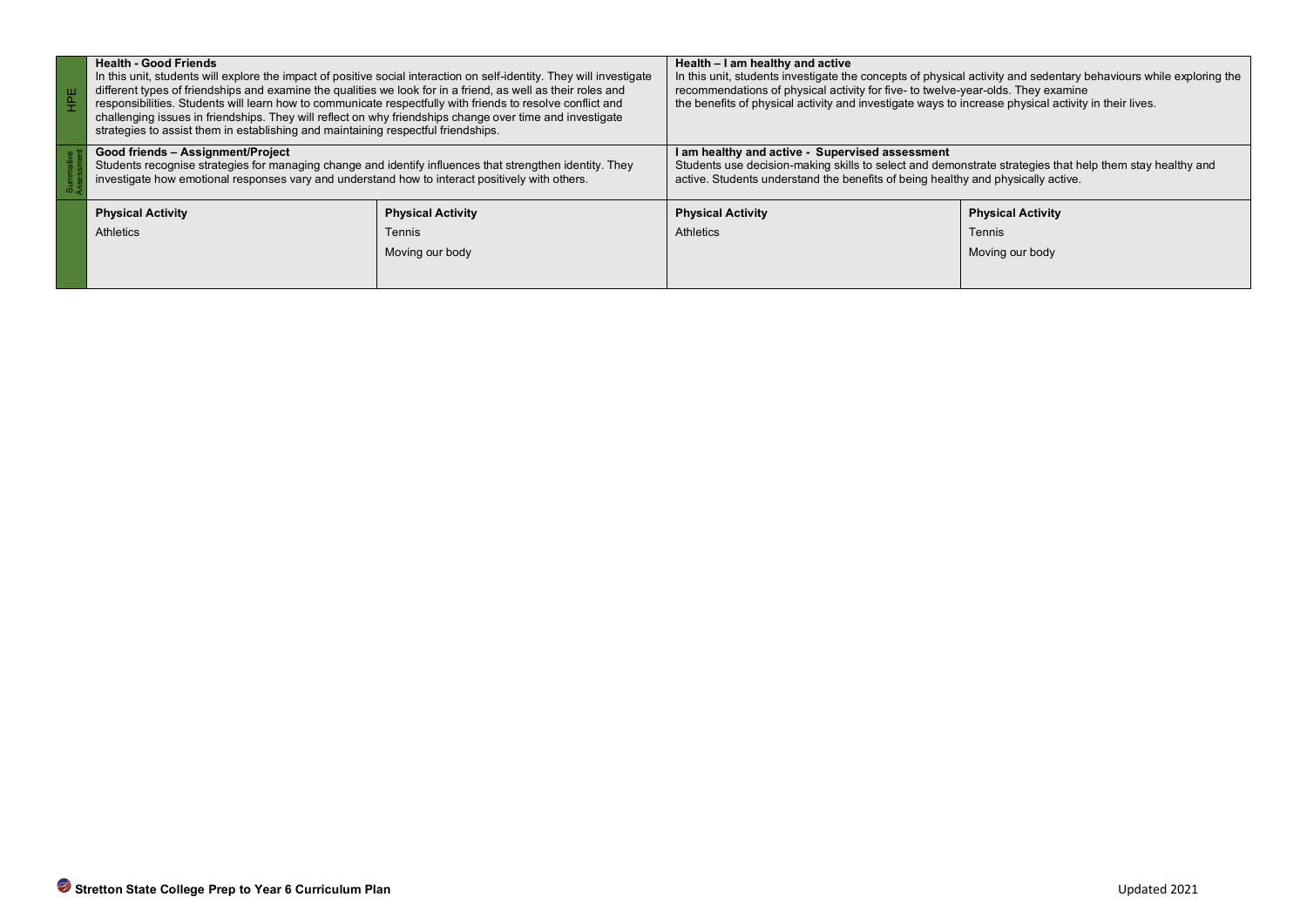| Year 4                  |                                                                                                                                                                                                                                                                                                                                                                                                                                                                                                                                                                                                                                           |                                                                                                                                                                                                                                                                                                                                                                                                                                                                                                 |                                                                                                                                                                                                                                                                                                                                                                                                                                                                                                                                                                                                                                                                                                                   |                                                                                                                                                                                                       |
|-------------------------|-------------------------------------------------------------------------------------------------------------------------------------------------------------------------------------------------------------------------------------------------------------------------------------------------------------------------------------------------------------------------------------------------------------------------------------------------------------------------------------------------------------------------------------------------------------------------------------------------------------------------------------------|-------------------------------------------------------------------------------------------------------------------------------------------------------------------------------------------------------------------------------------------------------------------------------------------------------------------------------------------------------------------------------------------------------------------------------------------------------------------------------------------------|-------------------------------------------------------------------------------------------------------------------------------------------------------------------------------------------------------------------------------------------------------------------------------------------------------------------------------------------------------------------------------------------------------------------------------------------------------------------------------------------------------------------------------------------------------------------------------------------------------------------------------------------------------------------------------------------------------------------|-------------------------------------------------------------------------------------------------------------------------------------------------------------------------------------------------------|
|                         | Term 1                                                                                                                                                                                                                                                                                                                                                                                                                                                                                                                                                                                                                                    | Term 2                                                                                                                                                                                                                                                                                                                                                                                                                                                                                          | Term 3                                                                                                                                                                                                                                                                                                                                                                                                                                                                                                                                                                                                                                                                                                            | Term 4                                                                                                                                                                                                |
| English                 | Investigating author's language in a familiar<br>narrative<br>Students read a narrative and examine and analyse<br>the language features and techniques used by the<br>author. They create a new chapter for the narrative<br>for an audience of their peers.<br><b>Examining humour in poetry</b><br>Students will read and listen to a range of humorous<br>poems by different authors. They will identify<br>structural features and poetic language devices in<br>humorous poetry. They will use this knowledge to<br>innovate on poems and evaluate the poems by<br>expressing a personal viewpoint using evidence from<br>the poem. | <b>Examining traditional stories</b><br>Students read and analyse traditional stories from<br>Asia and from Aboriginal peoples' and Torres Strait<br>Islander peoples' histories and cultures. They<br>demonstrate understanding of the stories by<br>identifying structural and language features, finding<br>literal and inferred meaning and explaining the<br>message or moral. Students plan, create and<br>present a traditional story, which includes a moral<br>for a younger audience. | Exploring recounts set in the past<br>Students listen to, read and explore a variety of<br>historical texts including historical and literary<br>recounts written from different people's<br>perspectives. There are two assessment tasks: a<br>reading comprehension and a spoken presentation.<br>Exploring a quest novel<br>Students read and analyse a quest novel.<br>Throughout the unit, students are monitored as they<br>post comments and respond to others' comments in<br>a discussion board to demonstrate understanding<br>of the quest novel. Students will also write a short<br>response explaining how the author represents the<br>main character in an important event in the quest<br>novel. | <b>Examining persuasion</b><br>Students recognise and analyse characteristic<br>ideas and persuasive techniques in<br>advertisements and their impact on the target<br>audience. Sustainability theme |
| Assessment<br>Summative | A new chapter<br>Imaginative response - written<br>Students create an imaginative new chapter for a<br>book.<br>Interpret and evaluate a humorous poem<br>Exam/Test<br>Students interpret and evaluate a humorous poem for<br>its characteristic features                                                                                                                                                                                                                                                                                                                                                                                 | Create and present a traditional story<br>Assignment/Project<br>Students create and present a traditional story that<br>includes a moral for a younger audience.                                                                                                                                                                                                                                                                                                                                | <b>Comprehending historical recounts</b><br>Exam/Test<br>Students read historical recounts, answer<br>comprehension questions and identify language<br>features used to engage the audience.<br>Create spoken recount<br>Imaginative response - oral<br>Students present an account of a historical event in<br>the role of a person who was present at the arrival<br>of the First Fleet.<br><b>Written response</b><br>Informative response - written<br>Students explain how the author of a quest novel<br>represents the main character in an important<br>event.                                                                                                                                            | Reading and viewing comprehension<br>Short answer questions<br>Students identify and interpret the persuasive<br>language features and visual elements                                                |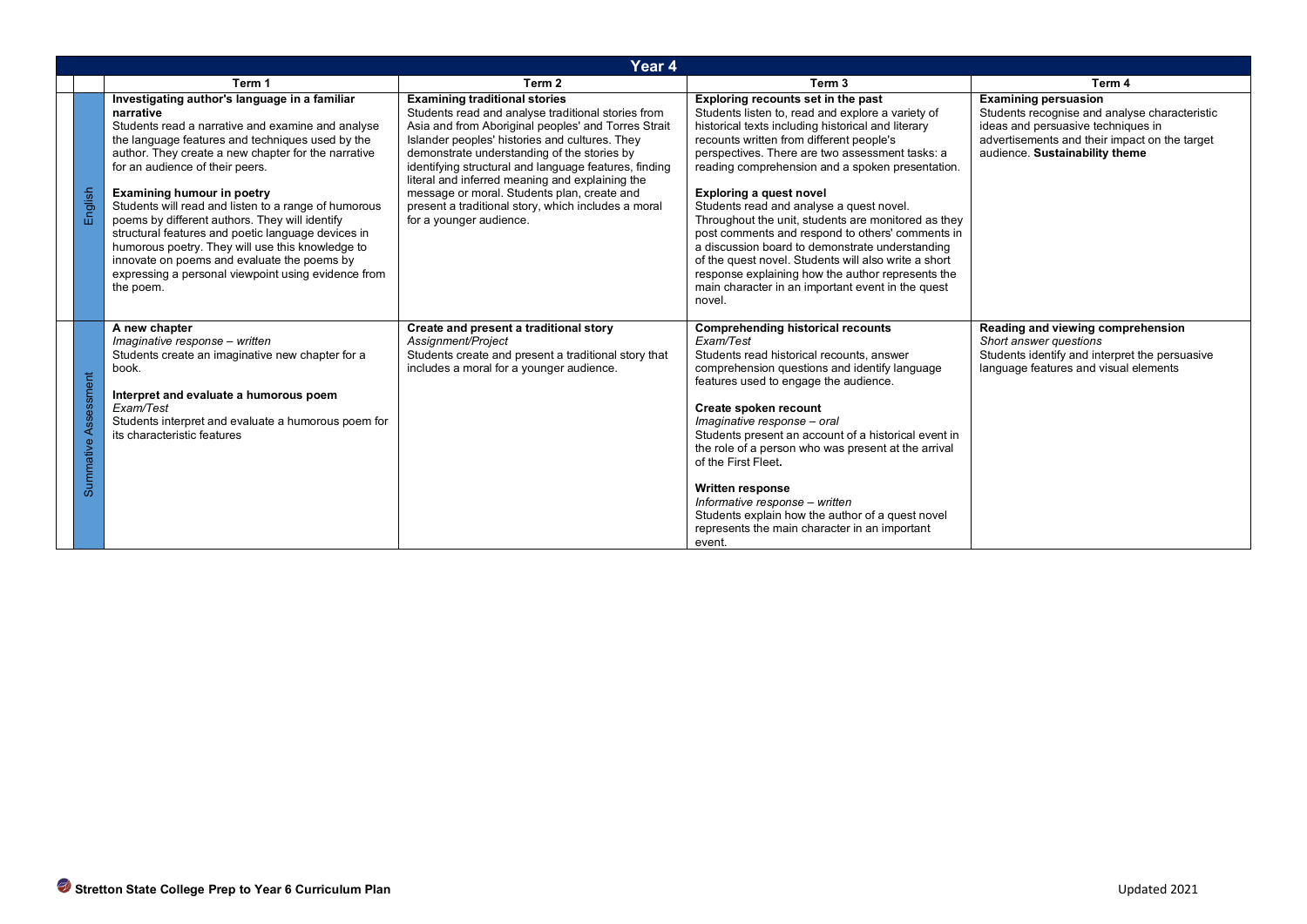|                                                                       | Unit 1                                                                                                                                                                                                                                                                                                                                                                                                                                                                                                                                                                                                                                                                                                                                                                                                                                                                                                                                                                                                                                                                                                                                                                                                                                                                                                                                                                                                                                                                                                  | Unit 2                                                                                                                                                                                                                                                                                                                                                                                                                                                                                                                                                                                                                                                                                                                                                                                                                                                                                                                                                                                                                                                                                                                                      | Unit 3                                                                                                                                                                                                                                                                                                                                                                                                                                                                                                                                                                                                                                                                                                                                                                                                                                                                                                                                                                                                                                                                                                                                                                                                                                                                                                                           | Unit 4                                                                                                                                                                                                                                                                                                                                                                                                                                                                                                                                                                                                                                                                                                                                                                                                                                                                                                                                     |  |
|-----------------------------------------------------------------------|---------------------------------------------------------------------------------------------------------------------------------------------------------------------------------------------------------------------------------------------------------------------------------------------------------------------------------------------------------------------------------------------------------------------------------------------------------------------------------------------------------------------------------------------------------------------------------------------------------------------------------------------------------------------------------------------------------------------------------------------------------------------------------------------------------------------------------------------------------------------------------------------------------------------------------------------------------------------------------------------------------------------------------------------------------------------------------------------------------------------------------------------------------------------------------------------------------------------------------------------------------------------------------------------------------------------------------------------------------------------------------------------------------------------------------------------------------------------------------------------------------|---------------------------------------------------------------------------------------------------------------------------------------------------------------------------------------------------------------------------------------------------------------------------------------------------------------------------------------------------------------------------------------------------------------------------------------------------------------------------------------------------------------------------------------------------------------------------------------------------------------------------------------------------------------------------------------------------------------------------------------------------------------------------------------------------------------------------------------------------------------------------------------------------------------------------------------------------------------------------------------------------------------------------------------------------------------------------------------------------------------------------------------------|----------------------------------------------------------------------------------------------------------------------------------------------------------------------------------------------------------------------------------------------------------------------------------------------------------------------------------------------------------------------------------------------------------------------------------------------------------------------------------------------------------------------------------------------------------------------------------------------------------------------------------------------------------------------------------------------------------------------------------------------------------------------------------------------------------------------------------------------------------------------------------------------------------------------------------------------------------------------------------------------------------------------------------------------------------------------------------------------------------------------------------------------------------------------------------------------------------------------------------------------------------------------------------------------------------------------------------|--------------------------------------------------------------------------------------------------------------------------------------------------------------------------------------------------------------------------------------------------------------------------------------------------------------------------------------------------------------------------------------------------------------------------------------------------------------------------------------------------------------------------------------------------------------------------------------------------------------------------------------------------------------------------------------------------------------------------------------------------------------------------------------------------------------------------------------------------------------------------------------------------------------------------------------------|--|
| <b>Mathematics</b>                                                    | Students develop understandings of:<br>• Number and place value – make connections<br>between representations of numbers, partition and<br>combine numbers flexibly, recall multiplication<br>facts, formulate, model and record authentic<br>situations involving operations, make<br>generalisations about the properties of odd and<br>even numbers, make generalisations about adding,<br>subtracting, multiplying and dividing odd and even<br>numbers, compare large numbers, generalise from<br>number properties and results of calculations.<br>derive strategies for unfamiliar multiplication and<br>division tasks<br>• Shape — measure area of shapes, compare the<br>areas of regular and irregular shapes by informal<br>means<br>• Location and transformation - investigate the<br>features on maps and plans, identify the need for<br>legends, investigate the language of location,<br>direction and movement, find locations using turns<br>and everyday directional language, identify<br>cardinal points of a compass, investigate compass<br>directions on maps, investigate the purpose of<br>scale, apply scale to maps and plans, explore<br>mapping conventions, plan and plot routes on<br>maps, explore appropriate units of measurement<br>and calculate distances using scales<br>• Geometric reasoning - identify angles, construct<br>and label right angles, identify and construct<br>angles not equal to a right angle, mark angles not<br>equal to a right angle. | Students develop understandings of:<br>• Number and place value - recognise, read and<br>represent 5-digit numbers, identify and describe<br>place value in five-digit numbers, partition<br>numbers using standard and non-standard place<br>value parts, compare and order 5-digit numbers,<br>identify odd and even numbers, , recall of 3s, 6s,<br>9s facts, solve multiplication and division<br>problems, use informal recording methods for<br>calculations, apply mental and written strategies<br>to computation, solve problems involving the four<br>operations.<br>• Patterns and algebra -use equivalent number<br>sentences to find unknown quantities<br>• Chance —compare dependent and independent<br>events, describe probabilities of everyday events<br>• Fractions and decimals – revisit and develop<br>understanding of proportion and relationships<br>between fractions in the halves family and thirds<br>family, count and represent fractions on number<br>lines, communicate sequences of simple<br>fractions, represent fractions using a range of<br>models, solve fraction problems in familiar<br>contexts | Students develop understandings of:<br>• Number and place value - interpret number<br>representations, sequence number values, apply<br>number concepts and place value understanding<br>to the calculation of addition, subtraction,<br>multiplication and division, develop fluency with<br>multiplication fact families., apply mental and<br>written computation strategies, recall<br>multiplication and division facts and apply place<br>value to partition and regroup numbers to assist<br>calculations<br>• Fractions and decimals - partition to create<br>fraction families, identify, model and represent<br>equivalent fractions, count by fractions, solve<br>simple calculations involving fractions with like<br>denominators, model and represent tenths and<br>hundredths, make links between fractions and<br>decimals, count by decimals, compare and<br>sequence decimals<br>Data representation and interpretation — collect<br>and record data, communicate information using<br>graphical displays and evaluate the<br>appropriateness of different displays.<br>• Money and financial mathematics - read and<br>represent money amounts, investigate change,<br>rounding to five cents, explore strategies to<br>calculate change, solve problems involving<br>purchases and the calculation of change | Students develop understandings of:<br>• Number and place value - calculate addition<br>and subtraction using a range of mental and<br>written strategies, recall multiplication and<br>related division facts, calculate multiplication<br>and division using a range of mental and written<br>strategies, solve problems involving the four<br>operations, use estimation and rounding, apply<br>mental strategies, add, subtract, multiply and<br>divide two- and three-digit numbers<br>• Shape — compare the areas of regular and<br>irregular shapes using informal units of area<br>measurement<br>• Shape — measure area of shapes, compare the<br>areas of regular and irregular shapes by<br>informal means<br>• Using units of measurement - use scaled<br>instruments to measure and compare length,<br>mass, capacity and temperature, measure<br>areas using informal units and investigate<br>standard units of measurement |  |
| Summative Assessment                                                  | Odd and even numbers & Number patterns<br>Exam<br>Students use the properties of odd and even<br>numbers. They recall multiplication facts to 10 x 10<br>and related division facts. They describe number<br>patterns resulting from multiplication. They continue<br>number sequences involving multiples of single digit<br>numbers.<br><b>Symmetry, Angles &amp; Location</b><br>Short answer questions<br>Students create symmetrical shapes and patterns.<br>They classify angles in relation to a right angle.<br>Students interpret information contained in maps.                                                                                                                                                                                                                                                                                                                                                                                                                                                                                                                                                                                                                                                                                                                                                                                                                                                                                                                               | <b>Number-Problem Solving</b><br>Exam<br>Students choose appropriate strategies for<br>calculations involving multiplication and division.<br>They identify and explain strategies for finding<br>unknown quantities in number sentences.<br>Chance<br>Exam<br>Students identify dependent and independent<br>events and list the probabilities of everyday events.<br><b>Fractions</b><br>Exam<br>Students recognise common equivalent fractions in<br>familiar contexts. They locate familiar fractions on a<br>number line.                                                                                                                                                                                                                                                                                                                                                                                                                                                                                                                                                                                                              | Time<br>Exam<br>Students convert between units of time and solve<br>problems involving time duration.<br>Data<br>Investigation<br>Students construct data displays from given or<br>collected data. They describe different methods for<br>data collection and representation, and evaluate<br>their effectiveness.<br><b>Decimals &amp; Money</b><br>Exam<br>Students make connections between fraction and<br>decimal notations up to two decimal places.<br>Students solve simple purchasing problems.                                                                                                                                                                                                                                                                                                                                                                                                                                                                                                                                                                                                                                                                                                                                                                                                                        | Comparing areas and using measurements<br>Exam<br>Students compare areas of regular and irregular<br>shapes using informal units. They use scaled<br>instruments to measure temperatures, lengths,<br>shapes and objects.<br><b>Number-Problem Solving</b><br>Exam<br>Students choose appropriate strategies for<br>calculations involving multiplication and division.<br>They identify and explain strategies for finding<br>unknown quantities in number sentences.                                                                                                                                                                                                                                                                                                                                                                                                                                                                     |  |
| Stretton State College Prep to Year 6 Curriculum Plan<br>Updated 2021 |                                                                                                                                                                                                                                                                                                                                                                                                                                                                                                                                                                                                                                                                                                                                                                                                                                                                                                                                                                                                                                                                                                                                                                                                                                                                                                                                                                                                                                                                                                         |                                                                                                                                                                                                                                                                                                                                                                                                                                                                                                                                                                                                                                                                                                                                                                                                                                                                                                                                                                                                                                                                                                                                             |                                                                                                                                                                                                                                                                                                                                                                                                                                                                                                                                                                                                                                                                                                                                                                                                                                                                                                                                                                                                                                                                                                                                                                                                                                                                                                                                  |                                                                                                                                                                                                                                                                                                                                                                                                                                                                                                                                                                                                                                                                                                                                                                                                                                                                                                                                            |  |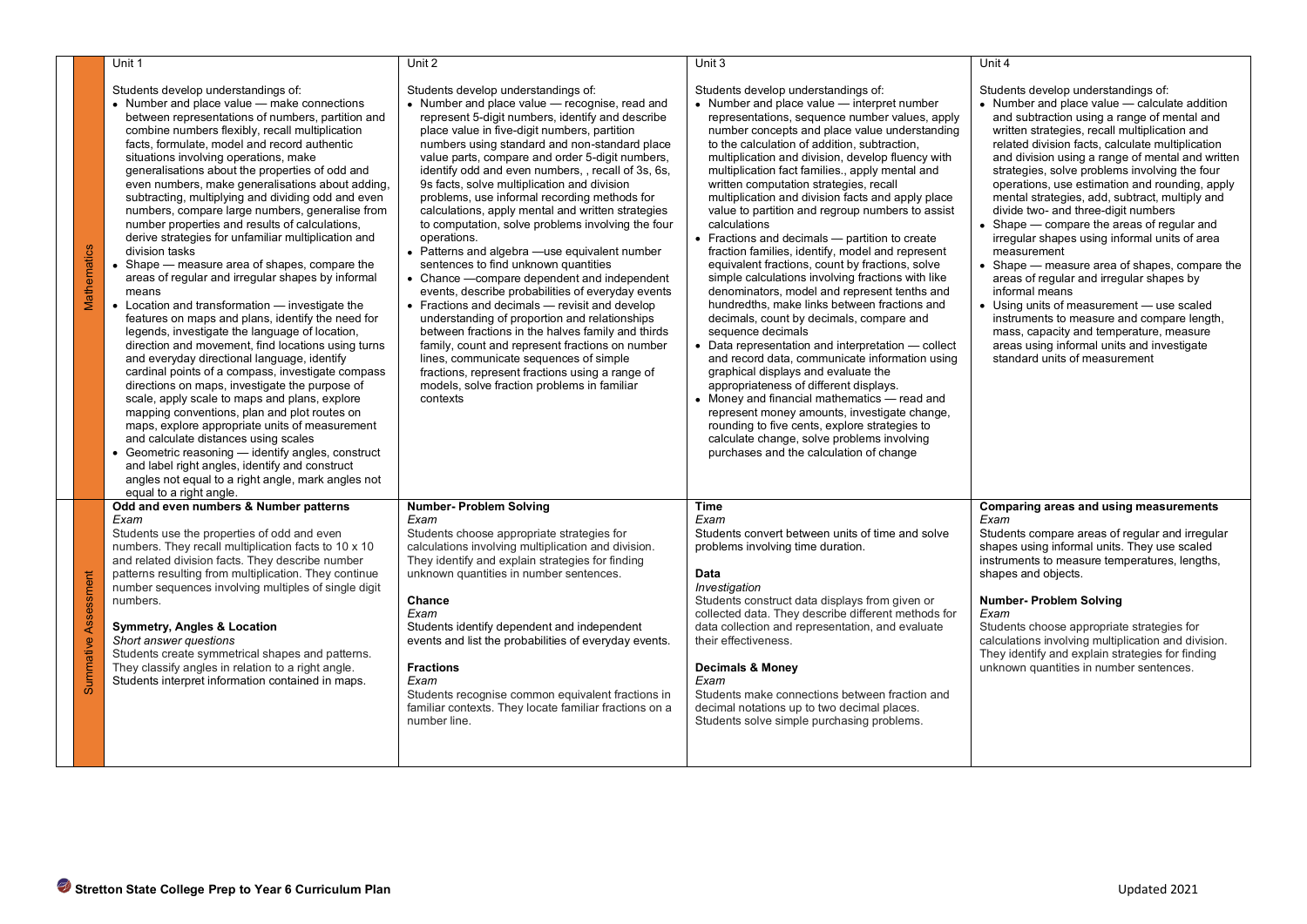|                                                                                                                                                                                                                                                                                                                                                                                                                                                                                                                                                                                                                                                                                                                                                                                                                                                                                                                                                                                                                                                                                                                                                                                                               | Unit 4: Material Use                                                                                                                                                                                                                                                                                                                                                                                                                                                                                                                                                                                                                                                                                                                        | <b>Unit 2: Fast Forces</b>                                                                                                                                                                                                                                                                                                                                                                                                                                                                                                                                                  | Unit 1: Here today, gone tomorrow                                                                                                                                                                                                                                                                                                                                                                                                                                                                                                                                                                                                                                                                        | Unit 3: Ready, Set, Grow!                                                                                                                                                                                                                                                                                                                                                                                                                                                                                                                                                                                                                                                                                                                                                                                                                                                                                                                                      |  |
|---------------------------------------------------------------------------------------------------------------------------------------------------------------------------------------------------------------------------------------------------------------------------------------------------------------------------------------------------------------------------------------------------------------------------------------------------------------------------------------------------------------------------------------------------------------------------------------------------------------------------------------------------------------------------------------------------------------------------------------------------------------------------------------------------------------------------------------------------------------------------------------------------------------------------------------------------------------------------------------------------------------------------------------------------------------------------------------------------------------------------------------------------------------------------------------------------------------|---------------------------------------------------------------------------------------------------------------------------------------------------------------------------------------------------------------------------------------------------------------------------------------------------------------------------------------------------------------------------------------------------------------------------------------------------------------------------------------------------------------------------------------------------------------------------------------------------------------------------------------------------------------------------------------------------------------------------------------------|-----------------------------------------------------------------------------------------------------------------------------------------------------------------------------------------------------------------------------------------------------------------------------------------------------------------------------------------------------------------------------------------------------------------------------------------------------------------------------------------------------------------------------------------------------------------------------|----------------------------------------------------------------------------------------------------------------------------------------------------------------------------------------------------------------------------------------------------------------------------------------------------------------------------------------------------------------------------------------------------------------------------------------------------------------------------------------------------------------------------------------------------------------------------------------------------------------------------------------------------------------------------------------------------------|----------------------------------------------------------------------------------------------------------------------------------------------------------------------------------------------------------------------------------------------------------------------------------------------------------------------------------------------------------------------------------------------------------------------------------------------------------------------------------------------------------------------------------------------------------------------------------------------------------------------------------------------------------------------------------------------------------------------------------------------------------------------------------------------------------------------------------------------------------------------------------------------------------------------------------------------------------------|--|
| Science                                                                                                                                                                                                                                                                                                                                                                                                                                                                                                                                                                                                                                                                                                                                                                                                                                                                                                                                                                                                                                                                                                                                                                                                       | They investigate physical properties of materials and<br>consider how these properties influence the selection<br>of materials for particular purposes. They consider<br>how science involves making predictions and how<br>science knowledge helps people to understand the<br>effect of their actions.<br>They make predictions and use appropriate materials<br>and equipment safely to make and record<br>observations when conducting investigations. They<br>represent data, identify patterns in their results,<br>suggest explanations for their results, compare their<br>results with their predictions, and reflect upon the<br>fairness of their investigations. They complete simple<br>reports to communicate their findings. | Students use games to investigate and demonstrate<br>the direction of forces and the effect of contact and<br>non-contact forces on objects. They use their<br>knowledge of forces to make predictions about<br>games and complete games safely in order to<br>collect data. They use tables and column graphs to<br>organise data and identify patterns so that findings<br>can be communicated. They identify how science<br>knowledge of forces helps people understand the<br>effects of their actions.                                                                 | In this unit, students will explore natural processes<br>and human activity that cause weathering and<br>erosion of Earth's surface. Students relate this to<br>their local area, make observations and predict<br>consequences of future occurrences and human<br>activity. They describe situations where science<br>understanding can influence their own and others'<br>actions. They identify questions and make<br>predictions based on prior knowledge. They safely<br>use equipment and make and record observations<br>with accuracy. They suggest explanations for their<br>observations, compare their findings with their<br>predictions and communicate their observations<br>and findings. | Students investigate life cycles and sequence key<br>stages in the life cycles of plants and animals.<br>They examine relationships between living things<br>and their dependence on each other and on the<br>environment. By considering human and natural<br>changes to the habitats, students will predict the<br>effect of these changes on living things, including<br>the impact on life cycles and the survival of the<br>species. They identify when science is used to<br>understand the effect of their own and others'<br>actions. They identify investigable questions and<br>make predictions based on prior knowledge. They<br>discuss ways to conduct investigations safely and<br>make and record observations with accuracy. They<br>use tables and column graphs to organise their<br>data, suggest explanations for observations and<br>compare their findings with their predictions. They<br>communicate their observations and findings. |  |
| Summative<br>Assessment                                                                                                                                                                                                                                                                                                                                                                                                                                                                                                                                                                                                                                                                                                                                                                                                                                                                                                                                                                                                                                                                                                                                                                                       | Investigating properties affecting the use of ochre<br>Supervised assessment<br>Students investigate the observable properties of<br>ochre mixtures and explain how they can be used in<br>real-life situations.                                                                                                                                                                                                                                                                                                                                                                                                                                                                                                                            | Investigating contact and non-contact forces<br>Experimental investigation<br>Students conduct an investigation about how<br>contact and non-contact forces are exerted on an<br>object. They design and investigate their own forces<br>game, make a prediction, collect data and identify<br>patterns. Students identify when science is used to<br>understand the effect of their actions.                                                                                                                                                                               | Investigating soil erosion<br>Project<br>Students describe the natural processes and<br>human activity that cause changes to the Earth's<br>surface. They plan, conduct and report on an<br>investigation of the erosion process. Students apply<br>science understandings to formulate control<br>strategies in real-life situations.                                                                                                                                                                                                                                                                                                                                                                   | Mapping life cycles and relationships<br>Research<br>Students understand how relationships of living<br>things impact on their life cycle. To describe<br>situations when science is used to understand the<br>effect of actions, and organise and communicate<br>findings.                                                                                                                                                                                                                                                                                                                                                                                                                                                                                                                                                                                                                                                                                    |  |
| Australia before, during and after European settlement<br>In this unit, students:<br>draw conclusions about how the identities and sense of belonging for Aboriginal and Torres Strait<br>Islander peoples in the past and present were and continue to be affected by British colonisation and the<br>enactment of terra nullius.<br>$\cdot$<br>analyse the experiences of contact between Australia's First Peoples and others, and the effects these<br>interactions had on people and the environment<br><b>SSNH</b><br>$\bullet$<br>make connections between world history events between the 1400s and the 1800s, and the history of<br>Australia, including the reasons for the colonisation of Australia<br>$\cdot$<br>investigate the experiences of European explorers, convicts, settlers and Australia's First Peoples, and<br>the impact colonisation had on the lives of different groups of people<br>examine the purpose of laws and distinguish between rules and laws<br>$\bullet$<br>$\bullet$<br>explore the diversity of different groups in their local community<br>consider how personal identity is shaped by aspects of culture, and by the groups to which they belong.<br>$\cdot$ |                                                                                                                                                                                                                                                                                                                                                                                                                                                                                                                                                                                                                                                                                                                                             | Using places sustainably<br>In this unit, students:<br>explore the concept of 'place' with a focus on Africa and South America<br>describe the relative location of places at a national scale<br>identify how places are characterised by their environments<br>to animals and people<br>these structures provide for people and places<br>in different ways by different groups and involves careful use of resources and management of<br>waste<br>regards to places and environments<br>propose actions for caring for the environment and meeting the needs of people. | describe the characteristics of places, including the types of natural vegetation and native animals<br>examine the interconnections between people and environment and the importance of environments<br>identify the purpose of structures in the local community, such as local government, and the services<br>investigate how people use, and are influenced by, environments and how sustainability is perceived<br>recognise the knowledge and practices of Aboriginal peoples and Torres Strait Islander peoples in                                                                                                                                                                              |                                                                                                                                                                                                                                                                                                                                                                                                                                                                                                                                                                                                                                                                                                                                                                                                                                                                                                                                                                |  |
|                                                                                                                                                                                                                                                                                                                                                                                                                                                                                                                                                                                                                                                                                                                                                                                                                                                                                                                                                                                                                                                                                                                                                                                                               | <b>Assessment task</b><br>Students explore the experiences of an individual and group in the past, aspects that have changed and<br>remained the same and the importance of laws and factors that shape a person's identity and sense of<br>belonging in society.                                                                                                                                                                                                                                                                                                                                                                                                                                                                           |                                                                                                                                                                                                                                                                                                                                                                                                                                                                                                                                                                             | <b>Assessment task</b><br>Students investigate the interconnections and diverse characteristics of the environment, interpret data to<br>describe simple patterns and identify different views to respond to a challenge.                                                                                                                                                                                                                                                                                                                                                                                                                                                                                |                                                                                                                                                                                                                                                                                                                                                                                                                                                                                                                                                                                                                                                                                                                                                                                                                                                                                                                                                                |  |
|                                                                                                                                                                                                                                                                                                                                                                                                                                                                                                                                                                                                                                                                                                                                                                                                                                                                                                                                                                                                                                                                                                                                                                                                               | Stretton State College Prep to Year 6 Curriculum Plan<br>Updated 2021                                                                                                                                                                                                                                                                                                                                                                                                                                                                                                                                                                                                                                                                       |                                                                                                                                                                                                                                                                                                                                                                                                                                                                                                                                                                             |                                                                                                                                                                                                                                                                                                                                                                                                                                                                                                                                                                                                                                                                                                          |                                                                                                                                                                                                                                                                                                                                                                                                                                                                                                                                                                                                                                                                                                                                                                                                                                                                                                                                                                |  |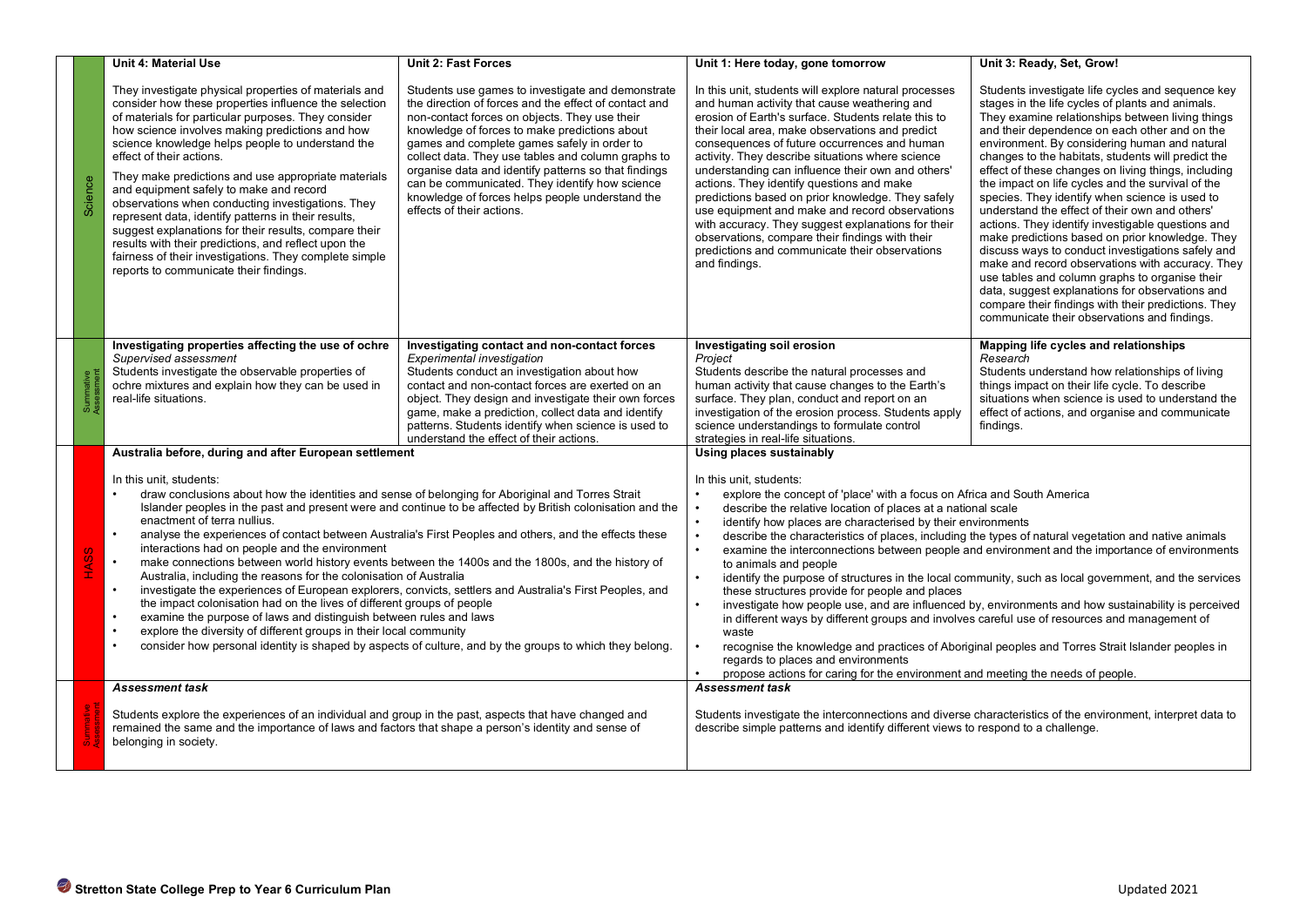| echnologies             | Unit 1: Pinball paradise<br>Engineering principles and systems<br>In this unit, students investigate how forces and the properties of materials affect the behaviour of a product<br>or system. They make a pinball machine and design a games environment for its use.<br>They explore the role of people in engineering technology occupations and how they address factors that<br>meet client needs.<br>Students apply processes and production skills, including:<br>investigating by:<br>exploring games with moving parts<br>$\circ$<br>testing materials, tools and techniques<br>$\circ$<br>exploring techniques for shaping and joining materials and creating mechanisms<br>$\circ$<br>generating, developing and communicating design ideas for:<br>a pinball machine<br>$\circ$<br>a games room environment<br>$\circ$<br>producing by working safely with components and materials to create a functioning product<br>$\bullet$<br>evaluating design ideas and processes for the product and environment<br>collaborating as well as working individually throughout the design and production<br>$\bullet$<br>managing by sequencing production steps. | Unit 2: What's your waste footprint?<br>Folio<br>In this unit students will explore and manipulate different types of data and transform data into information.<br>They will create a digital solution that presents data as meaningful information to address a school or<br>community issue (such as how lunch waste can be reduced). They will:<br>recognise different types of data and represent the same data in different ways<br>collect, access and present data as information using simple software (such as spreadsheets)<br>explore and describe how a range of common information systems present data as information to<br>meet personal, school and community needs<br>develop skills in computational and systems thinking when solving problems and creating solutions<br>plan, create and communicate ideas and information independently and with others, applying agreed<br>ethical and social protocols<br>explain how existing information systems meet personal, school and community needs. |
|-------------------------|-----------------------------------------------------------------------------------------------------------------------------------------------------------------------------------------------------------------------------------------------------------------------------------------------------------------------------------------------------------------------------------------------------------------------------------------------------------------------------------------------------------------------------------------------------------------------------------------------------------------------------------------------------------------------------------------------------------------------------------------------------------------------------------------------------------------------------------------------------------------------------------------------------------------------------------------------------------------------------------------------------------------------------------------------------------------------------------------------------------------------------------------------------------------------|----------------------------------------------------------------------------------------------------------------------------------------------------------------------------------------------------------------------------------------------------------------------------------------------------------------------------------------------------------------------------------------------------------------------------------------------------------------------------------------------------------------------------------------------------------------------------------------------------------------------------------------------------------------------------------------------------------------------------------------------------------------------------------------------------------------------------------------------------------------------------------------------------------------------------------------------------------------------------------------------------------------------|
| Assessment<br>Summative | <b>Pinball paradise</b><br>Portfolio<br>Students design and make a pinball machine that is fun to play, and design a games environment for pinball<br>machines.<br>Assessment will gather evidence of the student's ability to:<br>explain how designed environments meet needs of communities<br>describe contributions of people in design and technologies occupations<br>describe how engineering principles can be used to make a pinball machine<br>explain opportunities for a games environment<br>develop design ideas and communicate these using models, annotated drawings and symbols<br>$\bullet$<br>identify appropriate technologies<br>use safe work practices<br>plan and sequence major steps in design and production<br>evaluate designs against criteria for success.<br>Music                                                                                                                                                                                                                                                                                                                                                                  | What's your waste footprint?<br>Folio<br>In this unit students will explore and manipulate different types of data and transform data into information.<br>They will create a digital solution that presents data as meaningful information to address a school or<br>community issue<br><b>Music</b>                                                                                                                                                                                                                                                                                                                                                                                                                                                                                                                                                                                                                                                                                                                |
|                         | They continue to practise their in tune singing and aural skills by singing in groups and identifying rhythmic<br>and melodic elements in music they make and hear. They read, write and perform with simple time rhythms<br>and pitch. Students will apply their understanding of staff notation by composing short songs and playing a<br>melodic instrument while reading from the staff.                                                                                                                                                                                                                                                                                                                                                                                                                                                                                                                                                                                                                                                                                                                                                                          | Students will be introduced to compound time and will compare compound and simple time songs. They<br>will continue to apply their understanding of staff notation and the elements of music through playing a<br>melodic instrument, singing and reflecting on performances. Students will develop their understanding of<br>part-work through the use of canon and ostinato.                                                                                                                                                                                                                                                                                                                                                                                                                                                                                                                                                                                                                                       |
|                         |                                                                                                                                                                                                                                                                                                                                                                                                                                                                                                                                                                                                                                                                                                                                                                                                                                                                                                                                                                                                                                                                                                                                                                       |                                                                                                                                                                                                                                                                                                                                                                                                                                                                                                                                                                                                                                                                                                                                                                                                                                                                                                                                                                                                                      |
|                         | Stretton State College Prep to Year 6 Curriculum Plan                                                                                                                                                                                                                                                                                                                                                                                                                                                                                                                                                                                                                                                                                                                                                                                                                                                                                                                                                                                                                                                                                                                 | Updated 2021                                                                                                                                                                                                                                                                                                                                                                                                                                                                                                                                                                                                                                                                                                                                                                                                                                                                                                                                                                                                         |